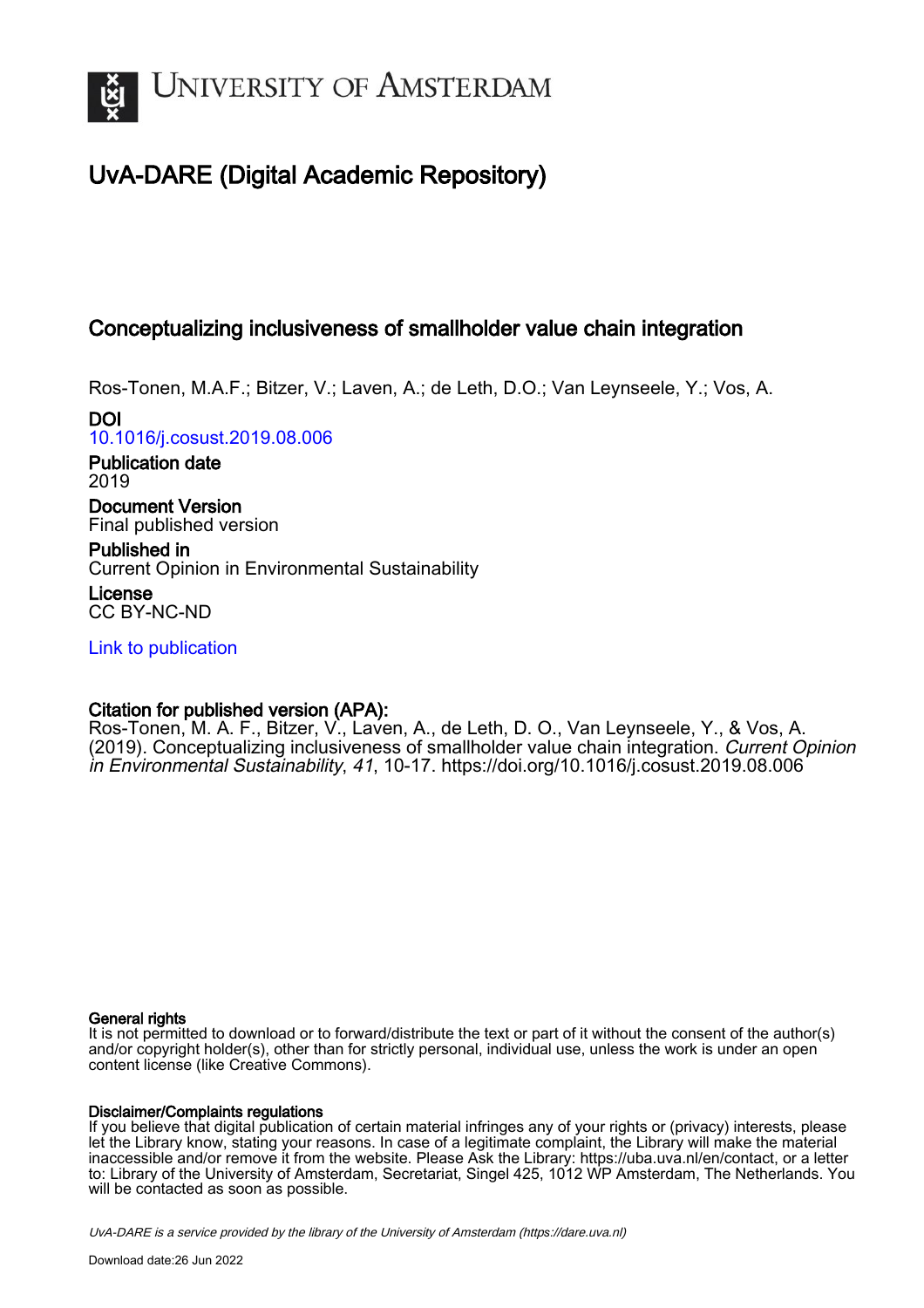

**ScienceDirect** 



# Conceptualizing inclusiveness of smallholder value chain integration

Mirjam AF Ros-Tonen<sup>1</sup>, Verena Bitzer<sup>2,3</sup>, Anna Laven<sup>2</sup>, David Ollivier de Leth<sup>1</sup>, Yves Van Leynseele<sup>1</sup> and Andrea Vos<sup>2</sup>



The integration of male and female smallholders in high-end value chains (e.g. those for tree crops like cocoa, oil palm, avocado, and mango), has been promoted throughout the global South as a strategy for poverty alleviation, economic growth, employment generation, gender equality, and improved wellbeing. More critical literature, however, questions the inclusiveness of farmers' value chain engagement. Despite rapid mainstreaming of inclusiveness in policy discourse, remarkably little literature sheds light on the operationalization of the concept. This paper addresses this gap. Based on a comprehensive review of three bodies of literature with the prefix 'inclusive' (inclusive business, inclusive value chain, and inclusive development) it unravels economic, social, relational and environmental dimensions as a basis for analysing and enhancing the inclusiveness of smallholders' value chain engagement.

#### Addresses

<sup>1</sup> Department of Geography, Planning and International Development Studies, University of Amsterdam, Nieuwe Achtergracht 166, 1018 VW Amsterdam, The Netherlands

<sup>2</sup> KIT Royal Tropical Institute, P.O. Box 95001, 1090 HA Amsterdam, The **Netherlands** 

<sup>3</sup> International Centre for Integrated assessment and Sustainable development (ICIS), Maastricht University, P.O. Box 616, 6200 MD Maastricht, The Netherlands

Corresponding author: Ros-Tonen, Mirjam AF [\(m.a.f.ros-tonen@uva.nl\)](mailto:m.a.f.ros-tonen@uva.nl)

#### Current Opinion in Environmental Sustainability 2019, 41:10–17

This review comes from a themed issue on Sustainability science: inclusive business: a multi-stakeholder issue

#### Edited by Nicky Pouw, Simon Bush and Ellen Mangnus

For a complete overview see the [Issue](http://www.sciencedirect.com/science/journal/18773435/41) and the [Editorial](https://doi.org/10.1016/j.cosust.2019.12.002)

Available online 4th November 2019

Received: 02 May 2019; Accepted: 29 August 2019

#### <https://doi.org/10.1016/j.cosust.2019.08.006>

1877-3435/© 2019 The Authors. Published by Elsevier B.V. This is an open access article under the CC BY-NC-ND license [\(http://creative](http://creativecommons.org/licenses/by-nc-nd/4.0/)[commons.org/licenses/by-nc-nd/4.0/](http://creativecommons.org/licenses/by-nc-nd/4.0/)).

## Introduction

Responding to rapid changes in the agri-food sector over the past two decades, smallholders' participation in – often global – value chains  $(VCs)^4$  emerged as a new strategy towards poverty alleviation<sup>5</sup> [\[1](#page-6-0),[2\]](#page-6-0). Governments consider it a way to enhance farmers' access to markets, inputs and credits and to improve productivity and efficiency – assuming positive effects on livelihoods, food security, climate resilience, and gender equality [[3–7](#page-6-0)]. Coupled with a changing aid structure ('trade-not-aid') and a changing role for public and private actors (for profit and not-for-profit), such strategies assign a key role to partnerships [[8\]](#page-6-0) that increasingly move 'beyond the chain' [\[9](#page-6-0)]. These cross-sector partnerships [[10\]](#page-6-0) have been labelled as VC collaboration [[9\]](#page-6-0), public–private(-producer) partnerships (3Ps/4Ps) [[4\]](#page-6-0) or insetting [[7\]](#page-6-0). Often driven by companies<sup>'6</sup> need to secure future supply, they aim to support the organization and livelihood security of farmers and improve the sustainability of production, generally through voluntary certification and verification standards [\[2](#page-6-0),[7,11](#page-6-0)]. The focus on smallholders<sup>7</sup> – who constitute the majority of agricultural commodity producers, yet are the group that benefits least from VCs [\[12](#page-6-0) ] – aligns with the aim of the 2030 Agenda for Sustainable Development [\[13](#page-6-0)] to 'leave no one behind' and Sustainable Development Goals 1 (No poverty), 2 (Zero hunger), 5 (Gender equality), 8 (Decent work and economic growth), 10 (Reduce inequality), 12 (Responsible consumption and production), 15 (Life on land), and 17 (Partnerships for the goals). Companies widely embrace Agenda 2030 that assigns a key role to them in achieving the goals, reflecting their increasing responsivity to societal concerns along their own economic interests and 'Creating Shared Values' [\[14](#page-6-0)].

Assumptions regarding positive development effects of market integration and company–producer partnerships are however contested. First, they may aggravate existing (gender) inequalities and exclude people who based on

<sup>4</sup> Value chains are defined as 'the full range of activities that firms and workers perform to bring a product from its conception to end use and beyond' [[1](#page-6-0)] (p.7). This encompasses a broad range of VC types that differ according to product, geographic scope (global, regional, national, local), and governance mode (markets, modular, relational, captive, and hierarchy) – thus adding nuance to Gereffi's initial distinction between demand-driven and supply-driven value chains [\[1](#page-6-0)]. This paper focuses primarily on global agricultural value chains.<br><sup>5</sup> Poverty is understood here as deprivation in multiple dimensions of wellbeing, both income and non-income (e.g. hou

access to clean water and sanitation) [[78\]](#page-8-0), as well as the lack of 'freedom of choice and action and the power to control one's life' [[79\]](#page-8-0) (p.8). Poverty alleviation comprises both mitigation or avoidance (e.g. when a rural household uses forest resources as a safety net) and elimination (eradication of poverty) [\[80](#page-8-0)]. <sup>6</sup> In this paper, 'companies' refer to for-profit private sector actors operating in global value chains. <sup>6</sup> In this paper, 'companies' to denote small-scale farmers, acknowledging the heterogeneity among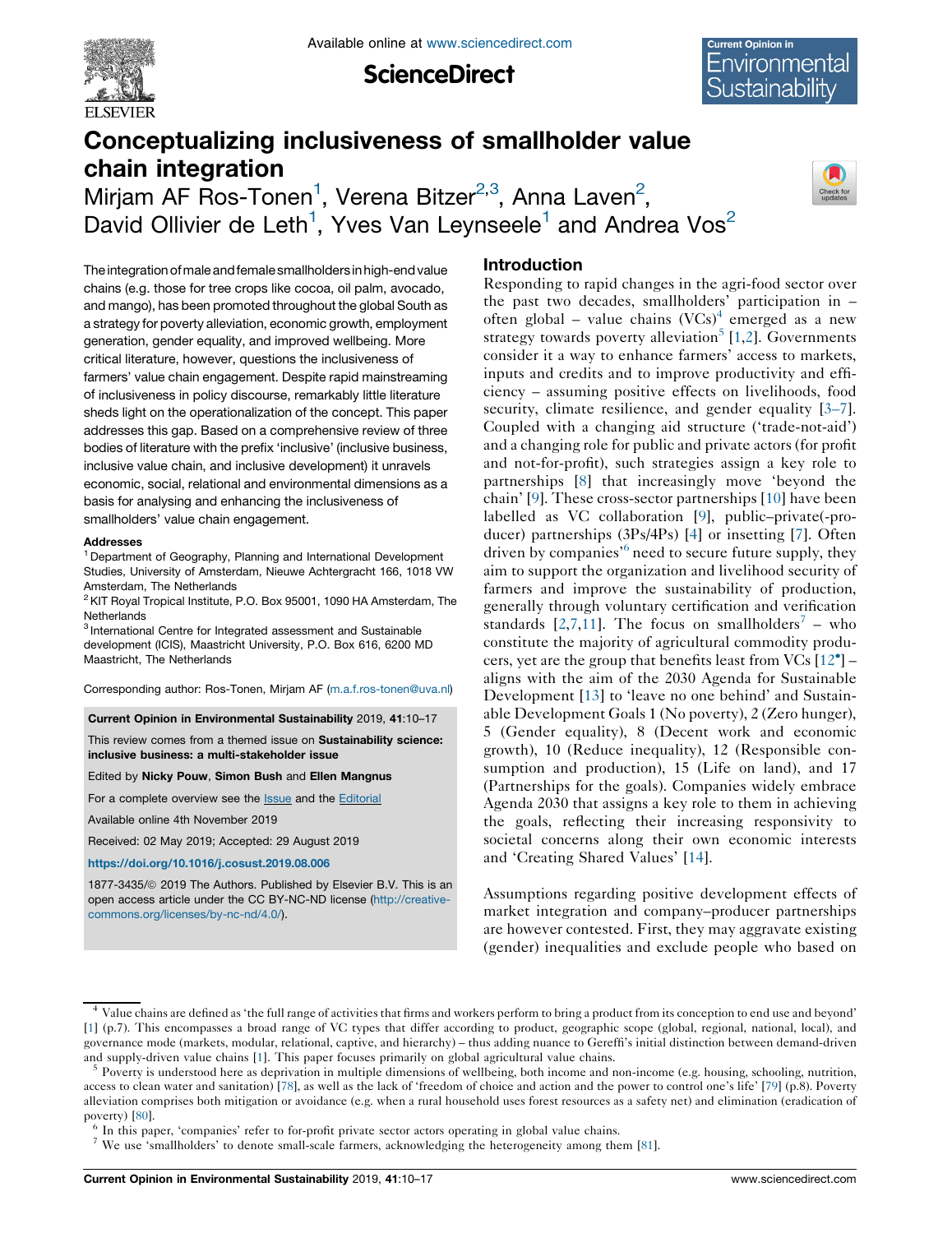gender, ethnicity or age have less access to land and capital  $[15, 16^\circ, 17^\bullet]$  $[15, 16^\circ, 17^\bullet]$  $[15, 16^\circ, 17^\bullet]$  $[15, 16^\circ, 17^\bullet]$  $[15, 16^\circ, 17^\bullet]$  $[15, 16^\circ, 17^\bullet]$ . Second, VC inclusion in itself is often insufficient a condition for poverty reduction  $[9,18\degree$  $[9,18\degree$  $[9,18\degree$  $[9,18\degree$ , 19]. Third, 'adverse inclusion' occurs where structural market and tenure conditions and farmers' limited agency and access to assets lead to participation without material gains and capital accumulation [[20–22\]](#page-6-0). Fourth, VC inclusion may lead to disempowerment, as power imbalances and weak state institutions may induce land grabbing, unequal sharing of benefits and risks, and companies unilaterally setting the terms of inclusion [\[22](#page-6-0)]. Fifth, VC inclusion is assumed to be a desired state, ignoring that farmers may deliberately disengage from commodity production  $[18\textdegree]$  $[18\textdegree]$ . Finally, gender inequalities inscribed in formal institutions (e.g. laws, regulations, standards) and informal institutions (e.g. norms and attitudes) often limit women's ability to participate in VCs and reap the benefits thereof [[23–26\]](#page-6-0). Such critique calls for a more nuanced conceptualization of VC integration.

Moving beyond simple notions of 'market access', recent policy-oriented publications increasingly add the prefix 'inclusive' to VC participation and development [\[2](#page-6-0),[27,28](#page-6-0)], often explicitly comprising 'gender-sensitive' [\[29](#page-6-0),[30\]](#page-6-0) or 'gender-equitable' [[25\]](#page-6-0) VCs. However, mainstreaming the inclusiveness concept in policy circles compromises conceptual clarity and risks the concept to be 'black-boxed' [[31\]](#page-6-0). This paper aims to contribute to conceptual clarity by reviewing three bodies of literature published since 2016 that explicitly connect 'inclusive' to their main concept. It thereby moves beyond inclusive business literature (the focus of this special issue), acknowledging that the 'inclusiveness paradigm' has also advanced strongly in inclusive VC and inclusive development debates. A comprehensive review of these three strands provides input to the comparative overview of inclusiveness dimensions in smallholder and VC contexts in the 'Synthesis' section.

# Inclusive business

Rooted in Prahalad's theory about the commercial and developmental potential of 'serving the poor' at the Bottom of the Pyramid (BoP) [\[32–34](#page-6-0)], inclusive business is generally defined as a business model that includes the poor as consumers, producers, workers and entrepreneurs and combines profit<sup>8</sup> with societal goals in ways that are adapted to local needs  $[35,36^{\bullet\bullet},37-39]$  $[35,36^{\bullet\bullet},37-39]$  $[35,36^{\bullet\bullet},37-39]$  $[35,36^{\bullet\bullet},37-39]$ . Combining the capturing of economic value and creating social and/or environmental values is often labelled as the double or triple bottom-line approach [\[35](#page-6-0),[39,40](#page-7-0)].

The inclusive business concept emphasizes the commercial, developmental and poverty-alleviating potential of small-scale farmers' inclusion in global VCs as entrepreneurs or suppliers [[41–43\]](#page-7-0). In the global South, it has been mainly applied to company–smallholder partnerships and contract farming, acknowledging that additional partnerships with government agencies and NGOs are needed to oversee the contracts, to create the inclusive business conditions that individual companies are unable to create on their own, and to support farmers with additional financial and extension services [\[42–44](#page-7-0)].

Critics consider the profit, growth and market orientation of inclusive businesses as being incompatible with greater equity, sustainable development, and tackling the root causes of poverty. They point to the risks of adverse inclusion and creating new dependencies  $[36^{\circ\bullet}, 45^{\circ}, 46^{\circ}]$  $[36^{\circ\bullet}, 45^{\circ}, 46^{\circ}]$  $[36^{\circ\bullet}, 45^{\circ}, 46^{\circ}]$  $[36^{\circ\bullet}, 45^{\circ}, 46^{\circ}]$  $[36^{\circ\bullet}, 45^{\circ}, 46^{\circ}]$ . Profit orientation and competition furthermore bear the risk of companies focusing on farmers who are easy to reach at minimal costs ('the low-hanging fruit') [\[15](#page-6-0)] and reducing their investments 'beyond the chain' once the prospects for profits decline.

However, several inclusiveness dimensions emerge from inclusive business literature that are relevant for our smallholder VC context. First is the embeddedness of inclusive business in local 'issue-driven' [[39\]](#page-7-0) networks that complement the direct economic relationship between a buyer and producer – mainly in order to mobilize resources and commitment to achieving social and sustainability goals [\[39](#page-7-0),[40\]](#page-7-0). Within such networks a balance ('the right partner mix') is needed between producers, buyers, public actors, and NGOs [\[43](#page-7-0)] (p.14), in order to ensure that economic viability or wellbeing concerns such as poverty and food security are not compromised.

Second, inclusive business models should align with local conditions and farmers' diverse livelihood needs and strategies. Particularly relevant here is the need to accommodate (predominantly female) survival entrepreneurs who, unlike growth-oriented entrepreneurs, may not aspire to expand their business [\[37,47\]](#page-7-0). Equally important is the inclusion of diverse market outlets so that farmers can benefit from extra services and higher prices elsewhere [[43](#page-7-0)].

The third dimension refers to frugal innovations. These are defined as affordable, simple and resource-efficient products and services with minimal impact on the environment<sup>9</sup> and high use value for the BoP  $[36\text{°}$  $[36\text{°}$ . Examples include washing powder sachets, mobile banking, and bamboo bicycles [[35,36](#page-6-0)<sup>\*</sup>,[48\]](#page-7-0). More recent work has shifted towards the BoP as co-producers of innovations,

<sup>8</sup> This profit orientation distinguishes inclusive business from social enterprises [[35\]](#page-6-0). This section focuses primarily on inclusive business literature, which has been applied more to smallholders.

 $\frac{9}{9}$  Aside from resource efficiency of frugal innovations, inclusive business literature tends to downplay the environmental dimension of sustainable development [\[37](#page-7-0)], commonly referring only in general terms to 'the triple bottom-line' or the need to address 'environmental issues'.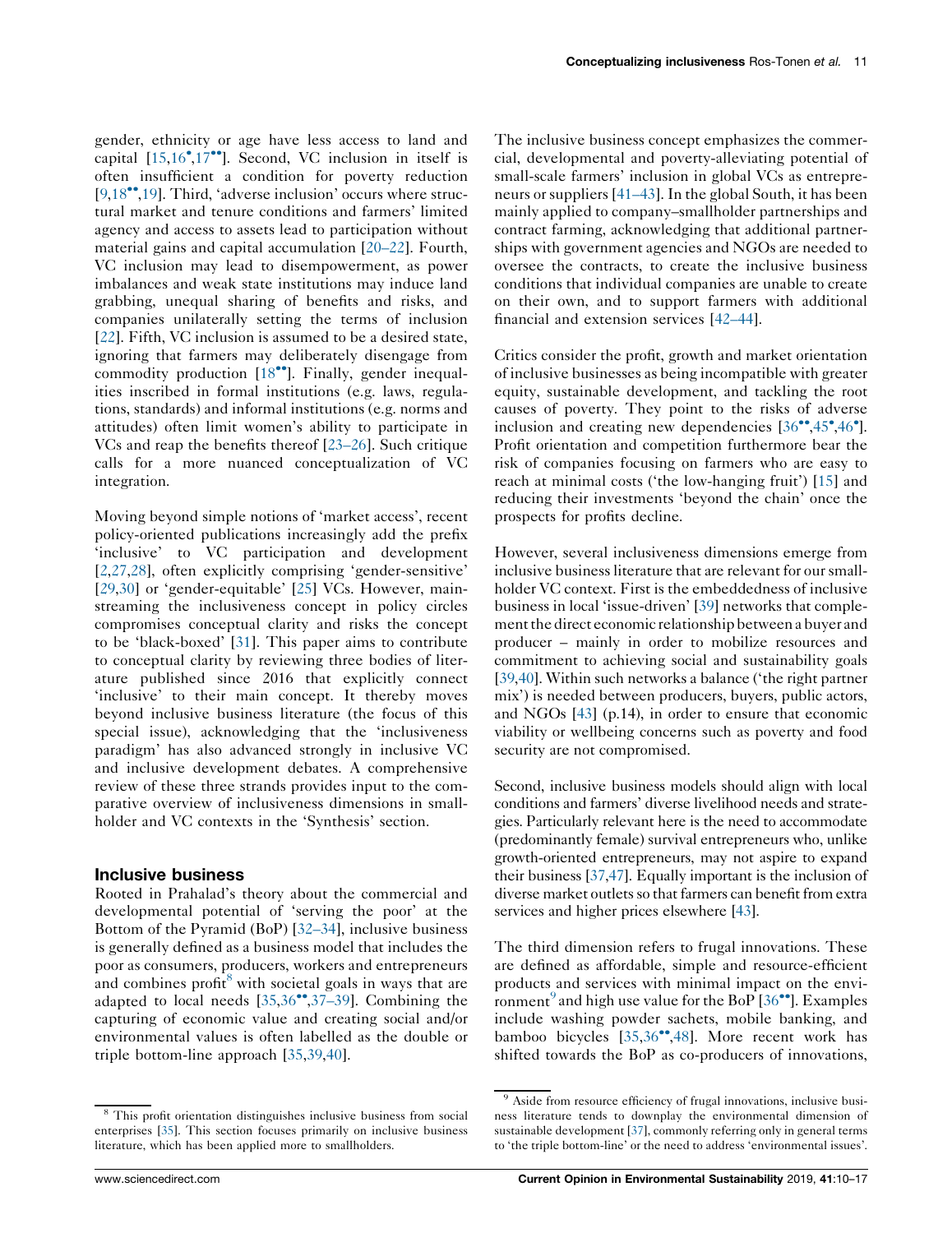pointing to 'novel and innovative combinations of existing knowledge and technologies in order to solve local problems' [[48\]](#page-7-0) (p. S137).

Much like inclusive business thinking itself, the frugal innovations concept has been critiqued for its embedding in a growth- and profit-oriented economy. Critics point to the way technology and innovation are de-politicized and how technologies create new dependencies, vulnerabilities, and inequities [36 ,[45](#page-7-0) ]. The alternative, postcolonial 'grassroots innovations' perspective, for example, proposes socially, culturally appropriate and sustainable solutions based on social justice, cooperation, community empowerment, democracy, and sustainability principles [[46](#page-7-0) ] (p. 24– 25). Reality is however more complex and hybrid [\[46](#page-7-0) ]. Occupying a middle ground, we prefer the term 'inclusive innovations' or 'innovations from below', conceived as farmers' simple and low-cost responses to day-to-day problems and opportunities [\[49\]](#page-7-0) (see section 'Synthesis'). These can be either local adaptations of 'top–down' interventions or a form of resistance against those [[50](#page-7-0)].

## Inclusive value chains

Inclusive VC development has been defined as a 'positive or desirable change in a VC to extend or improve productive operations and generate social benefits ( . . . ) and other development goals' [[51\]](#page-7-0) (p. 1). Inclusive VCs typically target smallholder farmers as a large subset of the rural poor, characterized by different degrees of marginalization and destitution, and constrained access to technologies, assets, capital markets, education, training, and input and output markets [[1,21](#page-6-0)]. Inclusive VC literature proposes several strategies towards inclusive VC participation, which reveal different inclusiveness dimensions.

The first strategy embarks on partnerships between lead firms and producers, with the former playing a supporting role in improving producers' access to markets, knowledge and technologies [[51\]](#page-7-0). This is often combined with upgrading through standards for improved quality and sustainability of production [\[4](#page-6-0)]. This two-legged strategy emphasizes the importance of multi-stakeholder coordination and collaboration, both vertically (between VC actors) and horizontally (within the landscape where VCs are embedded) [[1,9](#page-6-0)]. Intermediaries such as NGOs often play a major role in such partnerships [[21](#page-6-0)[,52](#page-7-0)].

A second approach issocial upgrading: the improvement in producers'rights andworking conditions[\[22](#page-6-0)].This added a focus on labour and particularly labour agency in the discussion on inclusive VCs. Labour agency comprises workers' proactive activities in contesting – challenging, resisting and reworking – their labour conditions[[22\]](#page-6-0). This is needed to withstand businesses' attempts to reduce labour costs, which coupled with weak national and regulatory environments, leads to increasing vulnerability of labourers [\[22](#page-6-0)[,53](#page-7-0),[54\]](#page-7-0).

The third strategy focuses on smallholders' empowerment. This strategy recognizes that power relations shape farmers' upgrading opportunities, the distribution of added value, and income rewards [[16](#page-6-0)<sup>°</sup>]; may aggravate local inequalities and non-participation in chains [[24,](#page-6-0)[55](#page-7-0)<sup>°</sup>]; and/or lock smallholders into dependent relations that give lead firms more control over their supply [[16](#page-6-0) ]. Such power imbalances are present in vertical chain governance relationships, and in the local institutional, organizational, and political contexts in which VCs operate [\[55](#page-7-0) ]. Inclusive VCs from an empowerment perspective strengthen farmers' autonomy, capacity and agency *vis-à*vis companies, NGOs and donors [[9](#page-6-0)[,56](#page-7-0)] and recognize farmers' experiences and decisions [[16](#page-6-0)<sup>•</sup>[,22](#page-6-0)]. Moreover, inclusive VC literature acknowledges that inclusion may occur on adverse terms, causing 'the included' to be worse off than before. This calls for enabling and protective policies [[9,19](#page-6-0),[57\]](#page-7-0). Drivers behind this strategy are donor agencies and NGOs [\[16](#page-6-0) ] and, to a lesser extent, farmers' collective action [\[22](#page-6-0)].

A fourth approach situates VC participation in a broader livelihoods perspective, recognizing farmers' (need for) onand off-farm diversification of livelihood activities [\[55](#page-7-0) ]. The meta-narrative of upgrading and participation in VCs, which considers producers as small-sized and mediumsized enterprises [\[1](#page-6-0)], may fail to respond to farmers' livelihood choices and ignore their vulnerability context [[56\]](#page-7-0). Smallholder farmers must constantly weigh the benefits of increased specialization required for VC participation against those of spreading risks by pursuing mixed livelihood activities [[28](#page-6-0),[53\]](#page-7-0). They may be exposed to greater production and market risks if diversification and dependency relationships are not addressed [\[58](#page-7-0)]. Hence the call to NGOs, aid organizations and other actors advocating smallholders' integration in value chains to adopt a multi-chain or portfolio livelihoods approach [[59](#page-7-0)]. Farmers themselves often strategically engage in multiple markets, as documented for oil-palm farmers in Ghana [[60](#page-7-0)].

Finally, inclusive VCs recognize gendered asset ownership and opportunities, and the need to address the bottlenecks to women's equal participation and benefit sharing in VCs. Gender sensitive VC literature focuses on enabling policies that level the playing field by reforming laws, policies and gender norms and relations that constrain women's access to land, credit, other assets and an equal position in labour codes [[5,25](#page-6-0),[30\]](#page-6-0). Gender sensitivity also implies decision-making power for women, for instance by assigning them strategic roles in VC governance [[30\]](#page-6-0) and intra-household bargaining [[2\]](#page-6-0).

#### Inclusive development

Inclusive development emerged as a response to growthand market-based development strategies such as inclusive growth and inclusive business. The concept already had a strong normative focus on social and gender equity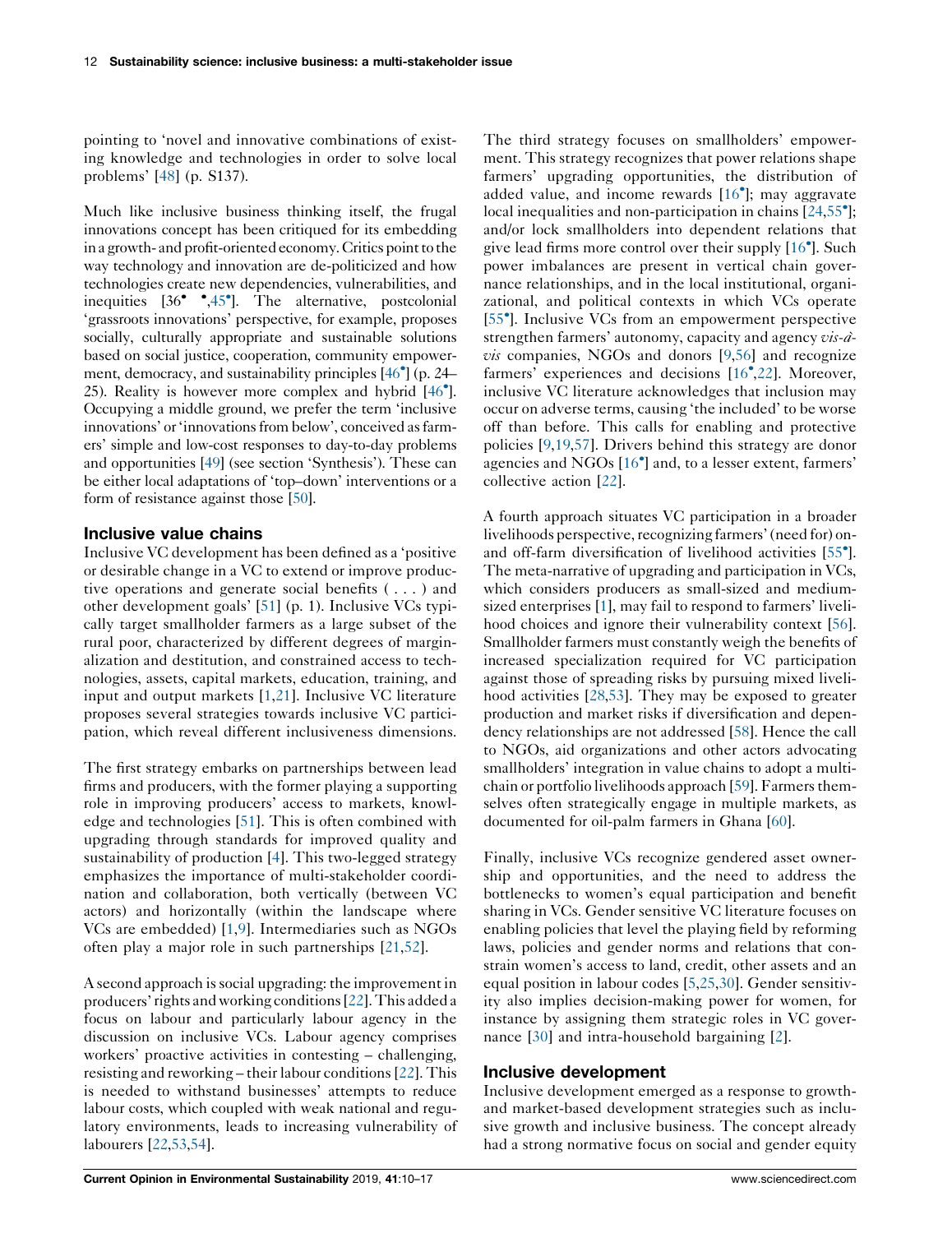<span id="page-4-0"></span>and empowerment of the poor when the Asian Development Bank (ADB) launched the concept in the early 2000s [[61\]](#page-7-0). Building on this normativity and focus on marginalized people, two comprehensive conceptualizations of inclusive development appeared in 2015  $[62^{\bullet\bullet}, 63^{\bullet\bullet}]$  $[62^{\bullet\bullet}, 63^{\bullet\bullet}]$  $[62^{\bullet\bullet}, 63^{\bullet\bullet}]$ . Both reveal three dimensions of inclusiveness: wellbeing, empowerment, and environmental sustainability. A relational dimension was added later  $[63^{\bullet\bullet}, 64-66]$  $[63^{\bullet\bullet}, 64-66]$ .

Well-being is a multi-dimensional concept comprising material, relational and cognitive-subjective wellbeing [\[67](#page-7-0)]. This refers respectively to people's individual assets

and living conditions; how their personal well-being relates to collective well-being in terms of synergies and trade-offs; and how they subjectively experience and evaluate their well-being  $[62^{\bullet\bullet}, 63^{\bullet\bullet}, 67]$  $[62^{\bullet\bullet}, 63^{\bullet\bullet}, 67]$  $[62^{\bullet\bullet}, 63^{\bullet\bullet}, 67]$ . Empowerment encompasses choice (the capacity of poor and marginalized people to take control of their own life and future) and voice (the capacity to be heard and participate in policy- and decision-making)  $[62^{\bullet\bullet}, 63^{\bullet\bullet}, 64, 68]$  $[62^{\bullet\bullet}, 63^{\bullet\bullet}, 64, 68]$  $[62^{\bullet\bullet}, 63^{\bullet\bullet}, 64, 68]$  $[62^{\bullet\bullet}, 63^{\bullet\bullet}, 64, 68]$  $[62^{\bullet\bullet}, 63^{\bullet\bullet}, 64, 68]$ . This dimension is strongly informed by rights-based approaches  $[62^{\bullet\bullet}, 65, 69]$  $[62^{\bullet\bullet}, 65, 69]$  and Chambers' seminal work that foregrounds farmers in development  $[70\text{°}]$  $[70\text{°}]$  $[70\text{°}]$ . Lastly, inclusive development explicitly takes environmental concerns into account  $[63\text{''}^\bullet, 64]$  $[63\text{''}^\bullet, 64]$  $[63\text{''}^\bullet, 64]$ . It

| Dimensions of inclusive value chain integration as operationalized in the three bodies of literature ( $P =$ process; $O =$ outcome) |                                                                                                                                                                                               |                                                                                                                                                                                                                                                                                   |                                                                                                                                                                                                                                                                        |
|--------------------------------------------------------------------------------------------------------------------------------------|-----------------------------------------------------------------------------------------------------------------------------------------------------------------------------------------------|-----------------------------------------------------------------------------------------------------------------------------------------------------------------------------------------------------------------------------------------------------------------------------------|------------------------------------------------------------------------------------------------------------------------------------------------------------------------------------------------------------------------------------------------------------------------|
| Dimension                                                                                                                            | Inclusive business                                                                                                                                                                            | Inclusive value chains                                                                                                                                                                                                                                                            | Inclusive development                                                                                                                                                                                                                                                  |
| Economic<br>1. Double or triple<br>bottom-line                                                                                       | Combines profitability targets and economic growth with social and<br>environmental goals $(P)$ .                                                                                             |                                                                                                                                                                                                                                                                                   | Rejects focus on economic growth                                                                                                                                                                                                                                       |
| Social<br>2. Concern for<br>wellbeing                                                                                                | Serving the bottom-of-the-<br>pyramid by delivering societal or<br>developmental benefits; include<br>the BoP as entrepreneurs or<br>suppliers $(P)$ .                                        | Higher incomes (O) through<br>market integration and<br>upgrading (applying quality and<br>sustainability standards (P).                                                                                                                                                          | Multidimensional wellbeing (material, relational<br>and cognitive-subjective) for poor and<br>marginalized people (O).                                                                                                                                                 |
| 3. Inclusive<br>learning and<br>innovation                                                                                           | Frugal innovations (affordable,<br>simple, and resource-efficient<br>products and services with high<br>use value) $(O)$                                                                      | Knowledge co-creation based on recognition of local knowledge, best practices,<br>innovations 'from below' and continual leaning through participatory monitoring and<br>evaluation $(P)$ .                                                                                       |                                                                                                                                                                                                                                                                        |
| 4. Alignment with<br>smallholders'<br>realities                                                                                      | Acknowledge survival<br>entrepreneurs and multiple<br>markets $(P)$ .                                                                                                                         | Sensitive to diversity among farmers in terms of opportunities, constraints and<br>vulnerabilities; alignment with smallholders' aspirations; accommodating<br>heterogeneity in terms of gender, age, landownership, ethnic/cultural background and<br>household composition (P). |                                                                                                                                                                                                                                                                        |
| Relational                                                                                                                           |                                                                                                                                                                                               |                                                                                                                                                                                                                                                                                   |                                                                                                                                                                                                                                                                        |
| 5. Empowerment                                                                                                                       | Improving the human rights and<br>dignity of those at the BoP (O),                                                                                                                            | Strengthening farmers'<br>autonomy, capacity and agency<br>vis-à-vis companies, NGOs and<br>donors, though social upgrading<br>(improved rights and working<br>conditions through VC<br>engagement) and labour<br>agency $(P)$ .                                                  | Attention to local political economy and<br>constraining structures; enhance the capacity<br>of the poor and marginalized to exert choice<br>(take control over their own life) and voice<br>(demand equitable rights and fair conditions of<br>VC engagement) $(P)$ . |
| 6. Gender equity<br>and<br>responsiveness                                                                                            | Promotes gender aware<br>women's entrepreneurship by<br>recognizing gendered risks and<br>uncertainties in the BoP<br>community and business<br>environment (gender<br>accommodating) $(P)$ . | Tackling inequalities and power differences (P)<br>Addresses gendered<br>bottlenecks to and opportunities<br>for participation and benefits by<br>reforming policies and<br>institutions that constrain<br>women ('levelling the playing<br>field') (gender sensitive) (P).       | Sensitive to gender and its intersectionality with<br>age, race, ethnicity, religion, and location and<br>actively challenging the underlying gender<br>norms, institutional constraints and power<br>imbalances (gender transformative) (P).                          |
| Environmental<br>7. Environmental<br>sustainability                                                                                  | Promotes resource efficiency<br>through frugal innovations (see<br>above) $(P)$ .                                                                                                             | Upgrading through voluntary<br>certification $(P)$ .                                                                                                                                                                                                                              | Commitment to environmental inclusiveness by<br>avoiding adverse environmental effects;<br>questioning the commitment to growth $(P)$ .                                                                                                                                |
| Cross-cutting<br>8. Enabling<br>environment                                                                                          | Government and networks<br>create an enabling environment<br>for inclusive businesses and<br>producers in the global<br>South $(P)$ .                                                         | Political will, local civil society<br>and producer organizations are<br>essential for creating inclusive<br>$VCs(P)$ .                                                                                                                                                           | Governments actively protect people's rights<br>and pursue redistributive policies; multilevel<br>governance addresses interconnected global-<br>to-local challenges $(P)$ .                                                                                           |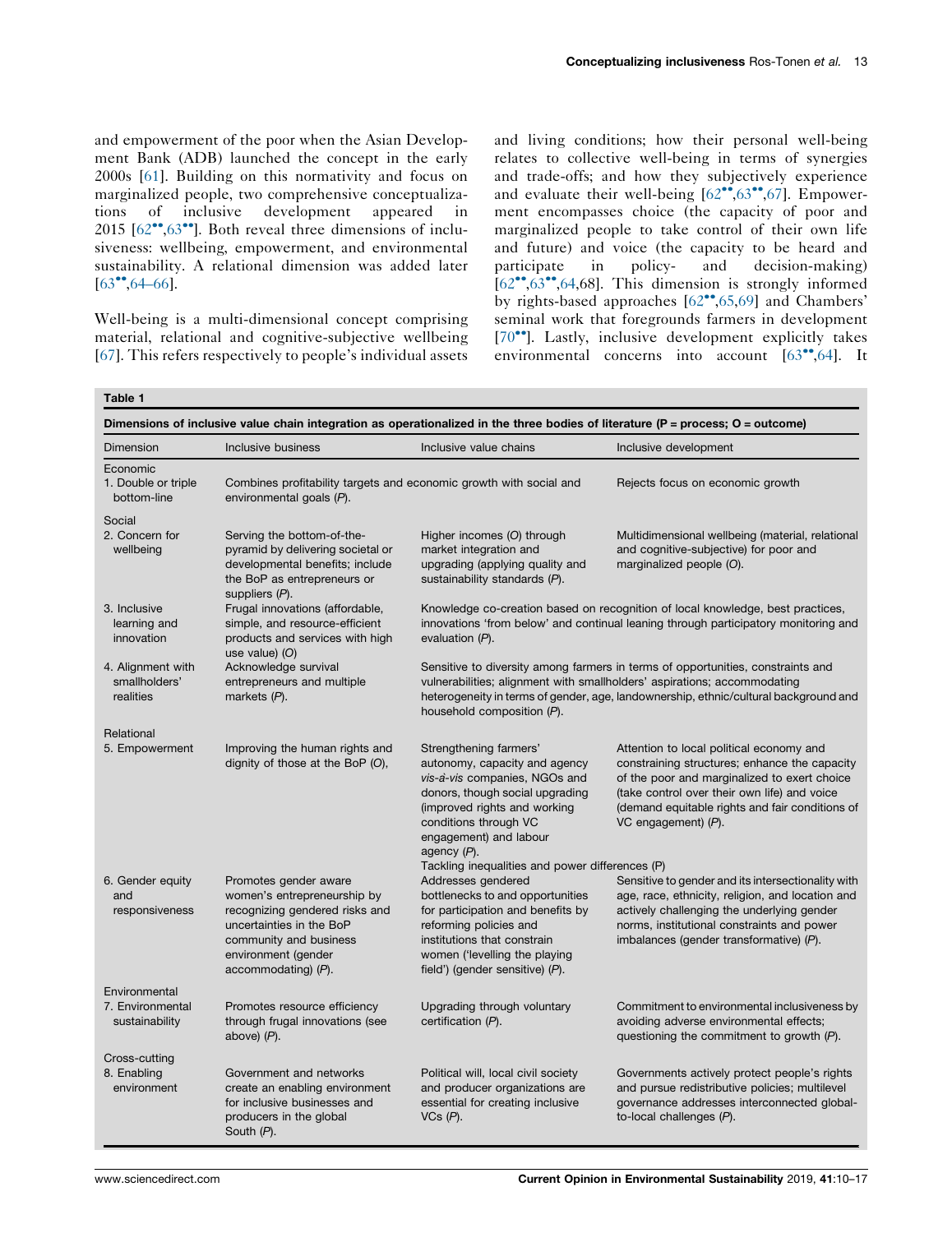problematizes the trade-offs between economic growth and well-being or environmental sustainability – hence focuses primarily on social and environmental sustainability  $[63^{\bullet\bullet}, 64]$  $[63^{\bullet\bullet}, 64]$  $[63^{\bullet\bullet}, 64]$ . As such, inclusive development is a counter proposal to the inclusive growth concept [\[71](#page-8-0),[72\]](#page-8-0) which prioritizes growth.

Recent inclusive development literature distinguishes between social, environmental, and relational inclusiveness [\[64–66](#page-7-0)]. Social inclusiveness comprises wellbeing for and empowerment of the poorest and most marginalized. This includes sensitivity to gender and intersectionality of gender with other social categories such as age, race, ethnicity, religion, and location  $[62^{\bullet\bullet}, 68^{\bullet\bullet}]$  $[62^{\bullet\bullet}, 68^{\bullet\bullet}]$ ; a gender transformative approach towards the underlying gendered institutions and norms [[73](#page-8-0)]; equitable allocation of resources, rights, responsibilities and risks; and inclusive learning and 'innovation-frombelow' [[49](#page-7-0)], taking account of people's knowledge, experience, aspirations, and priorities [\[64,66\]](#page-7-0). Environmental inclusiveness is about promoting environmental sustainability and resilience by preventing and addressing ecological effects and valuing ecosystem services [\[74,75\]](#page-8-0); equitable access to environmental resources, rights, responsibilities, and risks [[64](#page-7-0),[66](#page-7-0)]; and inclusive innovations efficient in resource use  $[36$ <sup>\*</sup>[,76\]](#page-8-0). Relational inclusiveness looks at the underlying mechanisms that perpetuate concentration of power, inequality and environmental degradation and at how downward accountability can be improved [\[64,66\]](#page-7-0). In a VC context this refers, for instance, to power imbalances that enable elite capture of VC benefits; institutions that prevent women and youth to access land and assets; or insecure tenure relations that facilitate land grabbing. This calls for governments that actively protect people's rights and pursue redistributive policies  $[63^{\bullet\bullet}, 65]$  $[63^{\bullet\bullet}, 65]$ .

## Synthesis

[Table](#page-4-0) 1 makes explicit how the three bodies of literature unpack inclusiveness in VC contexts and how VC collaborations can be made more inclusive of smallholders, gender, and the environment. It reveals that there is no blueprint for inclusive value chain participation and that achieving inclusiveness is not a matter of ticking the boxes. Instead, the table shows the contrasting dimensions of inclusiveness, which can help policymakers and practitioners to make policy choices explicit. As such the table can be seen as a sensitizing framework that helps enrich policy debates and add nuance and depth to our thinking about inclusiveness of smallholder participation in value chains. For researchers the table provides a basis for the operationalization of the concept, enabling to add analytical rigour to inclusiveness in specific VC contexts and to assess opportunities and constraints. Moreover, the table shows that inclusiveness is seldom framed as an outcome (O), but mostly as a process (P) [\[49\]](#page-7-0).

The table discloses fundamental differences in how the three debates frame these processes, showing the importance of underlying discourses and their respective commitments to a growth-based market economy and societal change [[77\]](#page-8-0). Both inclusive business and inclusive VC literature are situated in sustainability discourses that adhere to economic growth. They acknowledge that both farmers and companies engage in VCs for economic reasons (increasing productivity, acquiring an income, or making and sustaining profit). Inclusive business literature primarily conceives inclusiveness as being instrumental to achieving business goals (including those related to sustainability) – embarking on innovations and functional partnerships. Inclusive VC literature (largely influenced by practitioners) more explicitly problematizes inequalities and power imbalances, aiming to address those through inclusive processes such as social upgrading and empowerment. Inclusive development theory, with its strong footing in social sciences and international development studies, rejects the growthbased neoliberal paradigm and proposes a transformative agenda that focuses on social, relational, and environmental outcomes. Like inclusive VC literature, it takes a normative stand, but more explicitly addresses the underlying norms, institutions and discourses that produce marginalization.

This review has demonstrated that VC participation may involve adverse incorporation and exclusion and is therefore not inclusive for all farmers. It provided a more nuanced insight into the multiple pathways towards greater inclusiveness, recognizing the heterogeneity of value chains, the actors and networks involved in them, and the discourses that underlie different framings of inclusiveness. It revealed that inclusiveness is not a state of being, but mainly a process. A farmer-centered approach that recognizes smallholders' differentiated and gendered realities, as well as their knowledge, innovation capacity and agency, is key to making this process more inclusive.

## Funding

This work was supported by WOTRO Science for Global Development of the Dutch Research Council (NWO) (project no. W08.250.2013.122) and the Lindt Cocoa Foundation.

## Conflict of interest statement

None declared.

#### Acknowledgements

Mirjam Ros-Tonen designed this article during her stay at the Bio-Economy Chair Group of the Department of Environmental and Geographical Sciences of the University of Cape Town. She thanks the Chair, Rachel Wynberg, for the hospitality.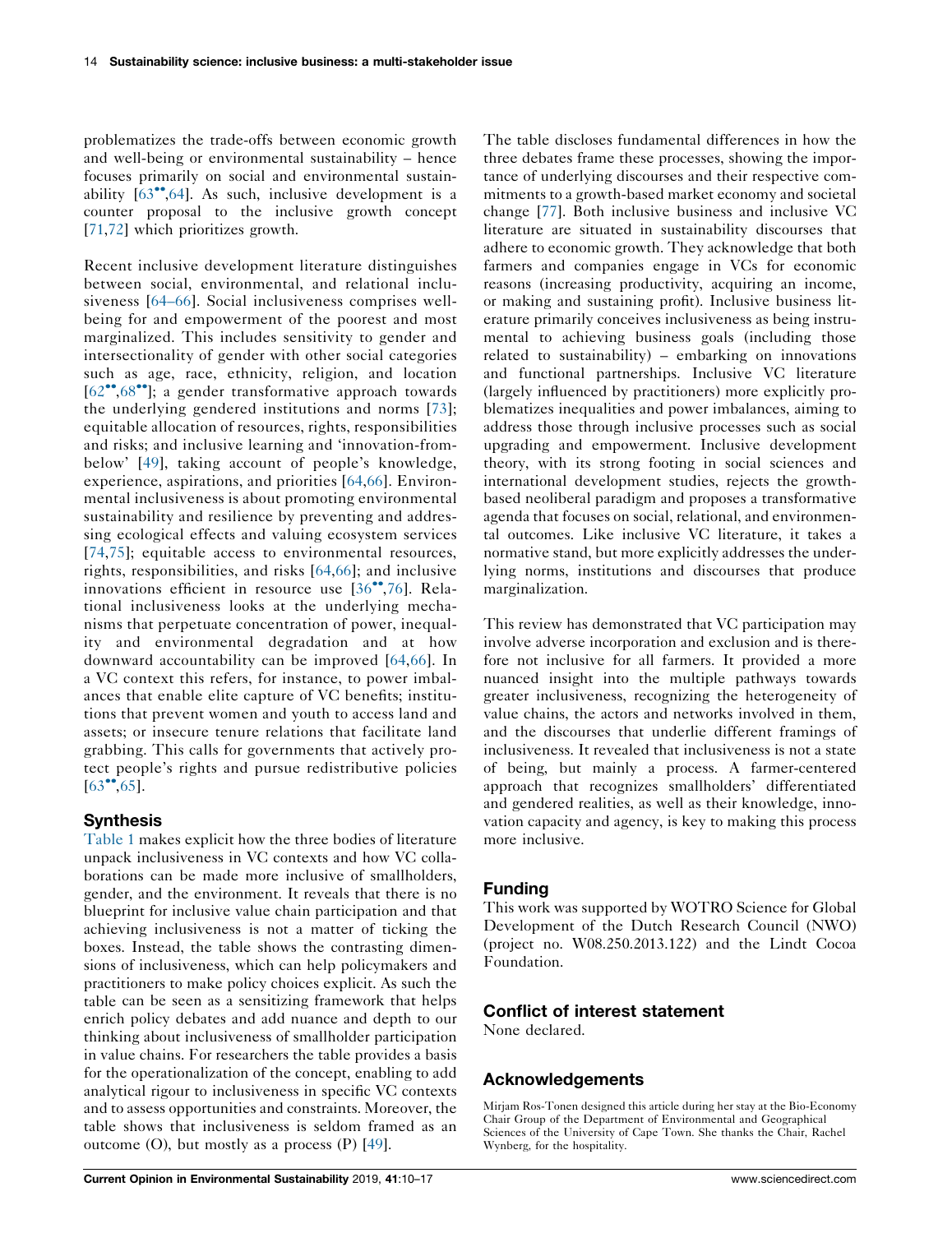#### <span id="page-6-0"></span>References and recommended reading

Papers of particular interest, published within the period of review, have been highlighted as:

- of special interest
- •• of outstanding interest
- Gereffi G, [Fernandez-Stark](http://refhub.elsevier.com/S1877-3435(19)30063-6/sbref0005) K: Global Value Chain Analysis: A Primer. edn 2. Center on [Globalization,](http://refhub.elsevier.com/S1877-3435(19)30063-6/sbref0005) Governance & [Competitiveness,](http://refhub.elsevier.com/S1877-3435(19)30063-6/sbref0005) Duke University; 2016.
- Ruben R: Impact [assessment](http://refhub.elsevier.com/S1877-3435(19)30063-6/sbref0010) of commodity standards: towards inclusive value chains. Enterp Dev [Microfinance](http://refhub.elsevier.com/S1877-3435(19)30063-6/sbref0010) 2017, 28[:82-97.](http://refhub.elsevier.com/S1877-3435(19)30063-6/sbref0010)
- 3. [Haggblade](http://refhub.elsevier.com/S1877-3435(19)30063-6/sbref0015) S, Theriault V, Staatz J, Dembele N, Diallo B: A [Conceptual](http://refhub.elsevier.com/S1877-3435(19)30063-6/sbref0015) Framework for Promoting Inclusive Agricultural Chains. Michigan State [University;](http://refhub.elsevier.com/S1877-3435(19)30063-6/sbref0015) 2012.
- 4. Thorpe J, Mathie A, Ghore Y: A Typology of [Market-Based](http://refhub.elsevier.com/S1877-3435(19)30063-6/sbref0020) Approaches to Include the Most [Marginalised](http://refhub.elsevier.com/S1877-3435(19)30063-6/sbref0020). IDS; 2017.
- 5. Kruijssen F, [McDougall](http://refhub.elsevier.com/S1877-3435(19)30063-6/sbref0025) CL, van Asseldonk IJM: Gender and [aquaculture](http://refhub.elsevier.com/S1877-3435(19)30063-6/sbref0025) value chains: a review of key issues and [implications](http://refhub.elsevier.com/S1877-3435(19)30063-6/sbref0025) for research. Aquaculture 2018, 493:328-337.
- 6. [Burkitbayeva](http://refhub.elsevier.com/S1877-3435(19)30063-6/sbref0030) S, Swinnen J: Smallholder agriculture in transition [economies](http://refhub.elsevier.com/S1877-3435(19)30063-6/sbref0030). J Agrar Change 2018, 18:882-892.
- 7. Mohd Noor FM, Gassner A, [Terheggen](http://refhub.elsevier.com/S1877-3435(19)30063-6/sbref0035) A, Dobie P: Beyond [sustainability](http://refhub.elsevier.com/S1877-3435(19)30063-6/sbref0035) criteria and principles in palm oil production: [addressing](http://refhub.elsevier.com/S1877-3435(19)30063-6/sbref0035) consumer concerns through insetting. Ecol Soc [2017,](http://refhub.elsevier.com/S1877-3435(19)30063-6/sbref0035) 22.
- Savelli E, [Schwartz](http://refhub.elsevier.com/S1877-3435(19)30063-6/sbref0040) K, Ahlers R: The Dutch aid and trade policy: policy discourses versus [development](http://refhub.elsevier.com/S1877-3435(19)30063-6/sbref0040) practices in the Kenyan water and [sanitation](http://refhub.elsevier.com/S1877-3435(19)30063-6/sbref0040) sector. Environ Plan C Polit Space 2018:1-[22.](http://refhub.elsevier.com/S1877-3435(19)30063-6/sbref0040)
- 9. Ros-Tonen MAF, Van Leynseele YPB, Laven A, [Sunderland](http://refhub.elsevier.com/S1877-3435(19)30063-6/sbref0045) T: [Landscapes](http://refhub.elsevier.com/S1877-3435(19)30063-6/sbref0045) of social inclusion: inclusive value-chain [collaboration](http://refhub.elsevier.com/S1877-3435(19)30063-6/sbref0045) through the lenses of food sovereignty and landscape [governance](http://refhub.elsevier.com/S1877-3435(19)30063-6/sbref0045). Eur J Dev Res 2015, 27:523-540.
- 10. Bitzer V, Glasbergen P: Business–NGO partnerships in global value chains: part of the solution or part of the problem of sustainable change? Curr Opin Environ Sustain 2015, 12:35-40 <http://dx.doi.org/10.1016/j.cosust.2014.08.012>.
- 11. Glasbergen P, Schouten G: [Transformative](http://refhub.elsevier.com/S1877-3435(19)30063-6/sbref0055) capacities of global private [sustainability](http://refhub.elsevier.com/S1877-3435(19)30063-6/sbref0055) standards. J Corp Citizsh 2015, 58:85-101.
- 12. Rueda X, Paz A, [Gibbs-Plessl](http://refhub.elsevier.com/S1877-3435(19)30063-6/sbref0060) T, Leon R, Moyano B, Lambin EF:
- $\bullet$ [Smallholders](http://refhub.elsevier.com/S1877-3435(19)30063-6/sbref0060) at a crossroad: intensify or fall behind? Exploring [alternative](http://refhub.elsevier.com/S1877-3435(19)30063-6/sbref0060) livelihood strategies in a globalized world. Bus Strateg Environ 2018, 27[:215-229.](http://refhub.elsevier.com/S1877-3435(19)30063-6/sbref0060)

This paper shows how cocoa farmers in Ecuador managed to reposition themselves in the value chain based on quality upgrading, thus creating new development pathways beyond intensification or marginalization.

- 13. United Nations: [Transforming](http://refhub.elsevier.com/S1877-3435(19)30063-6/sbref0065) our World. The 2030 Agenda for Sustainable [Development](http://refhub.elsevier.com/S1877-3435(19)30063-6/sbref0065). 2015.
- 14. Porter ME, Kramer MR: [Creating](http://refhub.elsevier.com/S1877-3435(19)30063-6/sbref0070) shared value. How to reinvent [capitalism—and](http://refhub.elsevier.com/S1877-3435(19)30063-6/sbref0070) unleash a wave of innovation and growth. Harv Bus Rev 2011, 89[:62-77.](http://refhub.elsevier.com/S1877-3435(19)30063-6/sbref0070)
- 15. Crane A, Palazzo G, Spence LJ, Matten D: [Contesting](http://refhub.elsevier.com/S1877-3435(19)30063-6/sbref0075) the value<br>of [Creating](http://refhub.elsevier.com/S1877-3435(19)30063-6/sbref0075) Shared Value. Harv Bus Rev 2011, 56:63-77.
- 16.  $\bullet$ Bassett TJ, Koné M, Pavlovic NR: Power [relations](http://refhub.elsevier.com/S1877-3435(19)30063-6/sbref0080) and [upgrading](http://refhub.elsevier.com/S1877-3435(19)30063-6/sbref0080) in the cashew value chain of Côte d'Ivoire. Dev Change 2018, 49[:1223-1247.](http://refhub.elsevier.com/S1877-3435(19)30063-6/sbref0080)

This paper investigates the common assumption that quality upgrading results in higher prices for farmers. The study exposes a disconnect between product quality and prices, to the detriment of producers, largely based on unequal power relations.

- 17. Gumucio T, de A. Alves M, [Orentlicher](http://refhub.elsevier.com/S1877-3435(19)30063-6/sbref0085) N, Hernández Ceballos MC:
- $\bullet$ Analysis of gender research on forest, tree and [agroforestry](http://refhub.elsevier.com/S1877-3435(19)30063-6/sbref0085) value chains in Latin America. For Trees [Livelihoods](http://refhub.elsevier.com/S1877-3435(19)30063-6/sbref0085) 2018, 27:69- [85.](http://refhub.elsevier.com/S1877-3435(19)30063-6/sbref0085)

This publication provides a comprehensive review of men and women's roles in forest, tree, and agroforestry value chains in Latin America. It also highlights the norms and policies that influence how men and women benefit from their participation in these chains.

18. Tobin D, Glenna L, Devaux A: [Pro-poor?](http://refhub.elsevier.com/S1877-3435(19)30063-6/sbref0090) Inclusion and exclusion  $\ddot{\phantom{0}}$ in native potato value chains in the central [highlands](http://refhub.elsevier.com/S1877-3435(19)30063-6/sbref0090) of Peru. J Rural Stud 2016, 46[:71-80.](http://refhub.elsevier.com/S1877-3435(19)30063-6/sbref0090)

This article reveals how smallholder inclusion can set in motion processes of social stratification, with resource-poorer households often being excluded or even choosing not to participate to avoid the risks of participation.

- 19. Kilelu CW, Klerkx L, Leeuwis C: Supporting [smallholder](http://refhub.elsevier.com/S1877-3435(19)30063-6/sbref0095) [commercialisation](http://refhub.elsevier.com/S1877-3435(19)30063-6/sbref0095) by enhancing integrated coordination in agrifood value chains: [experiences](http://refhub.elsevier.com/S1877-3435(19)30063-6/sbref0095) with dairy hubs in Kenya. Exp Agric 2017, 53[:269-287.](http://refhub.elsevier.com/S1877-3435(19)30063-6/sbref0095)
- 20. Hickey S, du Toit A: Adverse [Incorporation,](http://refhub.elsevier.com/S1877-3435(19)30063-6/sbref0100) Social Exclusion and Chronic Poverty. IDPM and [University](http://refhub.elsevier.com/S1877-3435(19)30063-6/sbref0100) of the Western Cape; 2011.
- 21. Kilelu C, Klerkx L, Omore A, [Baltenweck](http://refhub.elsevier.com/S1877-3435(19)30063-6/sbref0105) I, Leeuwis C, Githinji J: Value chain upgrading and the inclusion of [smallholders](http://refhub.elsevier.com/S1877-3435(19)30063-6/sbref0105) in markets: reflections on contributions of [multi-stakeholder](http://refhub.elsevier.com/S1877-3435(19)30063-6/sbref0105) processes in dairy [development](http://refhub.elsevier.com/S1877-3435(19)30063-6/sbref0105) in Tanzania. Eur J Dev Res 2017, 29[:1102-1121.](http://refhub.elsevier.com/S1877-3435(19)30063-6/sbref0105)
- 22. Alford M, Barrientos S, Visser M: [Multi-scalar](http://refhub.elsevier.com/S1877-3435(19)30063-6/sbref0110) labour agency in global production networks: [contestation](http://refhub.elsevier.com/S1877-3435(19)30063-6/sbref0110) and crisis in the South African fruit sector. Dev Change 2017, 48[:721-745.](http://refhub.elsevier.com/S1877-3435(19)30063-6/sbref0110)
- 23. Said-Allsopp M, Tallontire A: Pathways to [empowerment?:](http://refhub.elsevier.com/S1877-3435(19)30063-6/sbref0115) Dynamics of women's [participation](http://refhub.elsevier.com/S1877-3435(19)30063-6/sbref0115) in global value chains. J Clean Prod 2015, 107[:114-121.](http://refhub.elsevier.com/S1877-3435(19)30063-6/sbref0115)
- 24. Donovan J, Stoian D, Lundy M: Challenges and [approaches](http://refhub.elsevier.com/S1877-3435(19)30063-6/sbref0120) for inclusive value-chain [development:](http://refhub.elsevier.com/S1877-3435(19)30063-6/sbref0120) introduction. In Innovation for Inclusive Value-Chain [Development:](http://refhub.elsevier.com/S1877-3435(19)30063-6/sbref0120) Successes and [Challenges.](http://refhub.elsevier.com/S1877-3435(19)30063-6/sbref0120) Edited by Devaux A, Torero M, Donovan J, Horton D. IFPRI; [2016:37-46](http://refhub.elsevier.com/S1877-3435(19)30063-6/sbref0120).
- 25. Stoian D, Donovan J, Elias M, Blare T: Fit for [purpose?](http://refhub.elsevier.com/S1877-3435(19)30063-6/sbref0125) A review of guides for [gender-equitable](http://refhub.elsevier.com/S1877-3435(19)30063-6/sbref0125) value chain development. Dev Pract 2018, 28[:494-509.](http://refhub.elsevier.com/S1877-3435(19)30063-6/sbref0125)
- 26. [Quisumbing](http://refhub.elsevier.com/S1877-3435(19)30063-6/sbref0130) AR, Rubin D, Manfre C, Waithanji E, van den Bold M, Olney D, Johnson N, [Meinzen-Dick](http://refhub.elsevier.com/S1877-3435(19)30063-6/sbref0130) R: Gender, assets, and [market-oriented](http://refhub.elsevier.com/S1877-3435(19)30063-6/sbref0130) agriculture: learning from high-value crop and [livestock](http://refhub.elsevier.com/S1877-3435(19)30063-6/sbref0130) projects in Africa and Asia. Agric Human Values 2015, 32[:705-725.](http://refhub.elsevier.com/S1877-3435(19)30063-6/sbref0130)
- 27. Naziri D, Mayanja S, Ssemwanga J, Donovan J: [Approaches](http://refhub.elsevier.com/S1877-3435(19)30063-6/sbref0135) and tools for inclusive value chain [development:](http://refhub.elsevier.com/S1877-3435(19)30063-6/sbref0135) lessons from Uganda for improved impact. Enterp Dev [Microfinance](http://refhub.elsevier.com/S1877-3435(19)30063-6/sbref0135) 2017, 28[:323-341.](http://refhub.elsevier.com/S1877-3435(19)30063-6/sbref0135)
- 28. Devaux A, Torero M, Donovan J, Horton D: [Innovation](http://refhub.elsevier.com/S1877-3435(19)30063-6/sbref0140) for Inclusive Value-Chain [Development.](http://refhub.elsevier.com/S1877-3435(19)30063-6/sbref0140) Successes and Challenges. [International](http://refhub.elsevier.com/S1877-3435(19)30063-6/sbref0140) Food Policy Research Institute; 2016.
- 29. FAO: Developing [Gender-Sensitive](http://refhub.elsevier.com/S1877-3435(19)30063-6/sbref0145) Value Chains: A Guiding Framework. Food and Agriculture [Organization](http://refhub.elsevier.com/S1877-3435(19)30063-6/sbref0145) of the United [Nations](http://refhub.elsevier.com/S1877-3435(19)30063-6/sbref0145) (FAO); 2016.
- 30. Lentink A, Senders A, Safa A, Franchi V, [Lambert](http://refhub.elsevier.com/S1877-3435(19)30063-6/sbref0150) S, Laub R: In FAO's Approach to [Gender-Sensitive](http://refhub.elsevier.com/S1877-3435(19)30063-6/sbref0150) and Sustainable Food Value chains. Edited by [Meybeck](http://refhub.elsevier.com/S1877-3435(19)30063-6/sbref0150) A, Redfern S. Rome; 2016:117-127. 8– 9 June 2016.
- 31. Niebuhr D: Making Global Value Chains. [Geographies](http://refhub.elsevier.com/S1877-3435(19)30063-6/sbref0155) of Market-Oriented [Development](http://refhub.elsevier.com/S1877-3435(19)30063-6/sbref0155) in Ghana and Peru. Springer Gabler; 2016.
- 32. [Prahalad](http://refhub.elsevier.com/S1877-3435(19)30063-6/sbref0160) CK, Hart S: The fortune at the bottom of the pyramid. [Strateg](http://refhub.elsevier.com/S1877-3435(19)30063-6/sbref0160) Bus 2002, 26:55-67.
- 33. Prahalad CK, [Hammond](http://refhub.elsevier.com/S1877-3435(19)30063-6/sbref0165) A: **Serving the world's poor, profitably**.<br>Harv Bus Rev 2002, 80[:48-57.](http://refhub.elsevier.com/S1877-3435(19)30063-6/sbref0165)
- 34. Prahalad CK: The fortune at the Bottom of the Pyramid: [Eradicating](http://refhub.elsevier.com/S1877-3435(19)30063-6/sbref0170) Poverty through Profits. Wharton School [Publishing;](http://refhub.elsevier.com/S1877-3435(19)30063-6/sbref0170) 2004.
- 35. Bitzer V, Hamann R: [Introduction](http://refhub.elsevier.com/S1877-3435(19)30063-6/sbref0175). In The Business of Social and [Environmental](http://refhub.elsevier.com/S1877-3435(19)30063-6/sbref0175) Innovation: New Frontiers In Africa. Edited by Bitzer V, Hamann R, Hall M, Nwosu E. Springer; [2015:3-24](http://refhub.elsevier.com/S1877-3435(19)30063-6/sbref0175).
- 36. Knorringa P, Peša I, Leliveld A, Van Beers C: Frugal [innovation](http://refhub.elsevier.com/S1877-3435(19)30063-6/sbref0180)  $\bullet$ and [development:](http://refhub.elsevier.com/S1877-3435(19)30063-6/sbref0180) aides or adversaries? Eur J Dev Res 2016, 28[:143-153.](http://refhub.elsevier.com/S1877-3435(19)30063-6/sbref0180)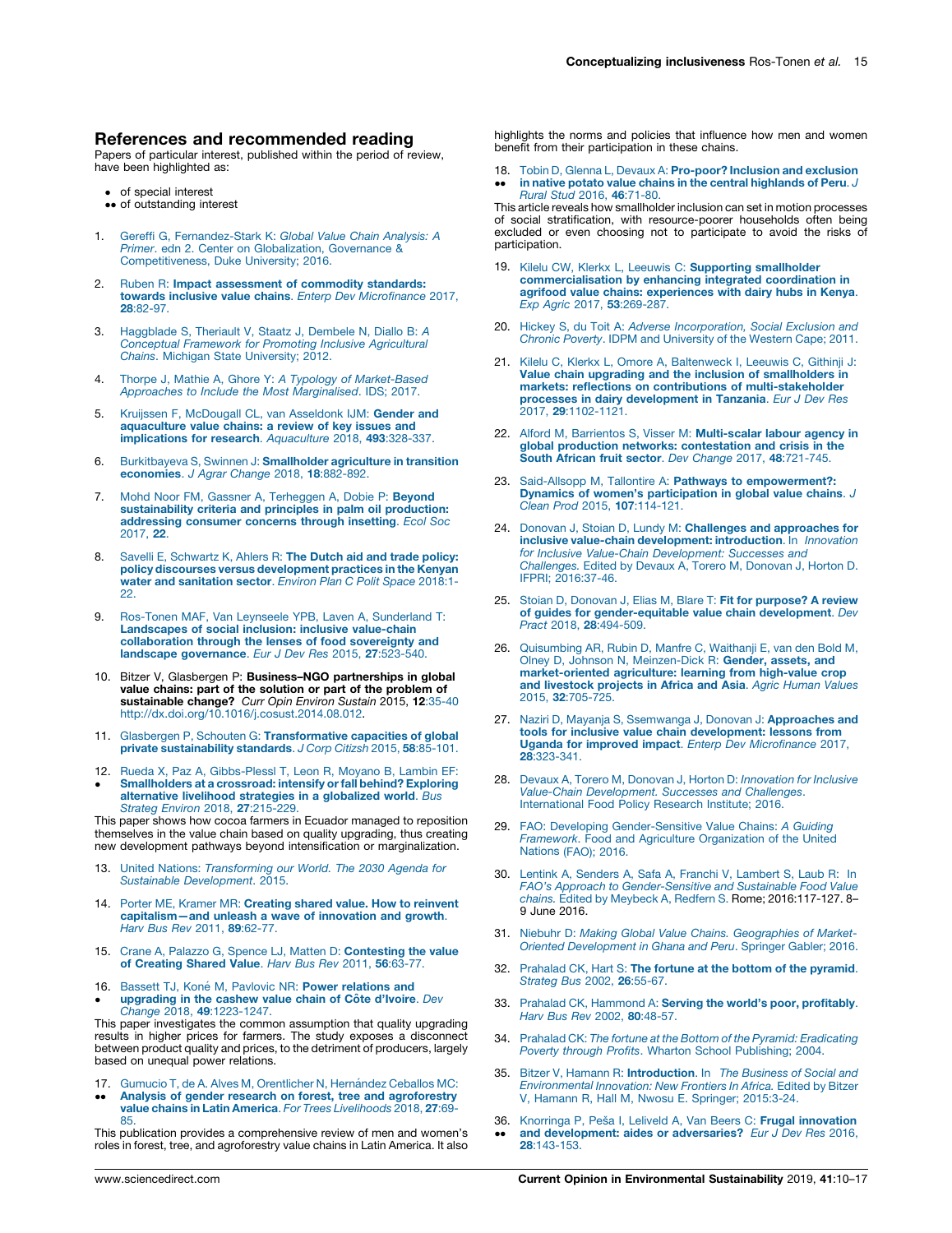<span id="page-7-0"></span>This paper attempts to overcome competing views on frugal innovation: one which sees it as an innovative and scalable way to address poverty, and another as a process that exacerbates existing inequalities and exploitative economic structures. Emphasizing the importance of empirical research, the paper discusses current debates on the inclusivity of frugal innovation and presents a research agenda.

- 37. Likoko E, Kini J: Inclusive [business—a](http://refhub.elsevier.com/S1877-3435(19)30063-6/sbref0185) business approach to [development](http://refhub.elsevier.com/S1877-3435(19)30063-6/sbref0185). Curr Opin Environ Sustain 2017, 24:84-88.
- 38. Peša I: The [developmental](http://refhub.elsevier.com/S1877-3435(19)30063-6/sbref0190) potential of frugal innovation among mobile money agents in Kitwe, [Zambia](http://refhub.elsevier.com/S1877-3435(19)30063-6/sbref0190). Eur J Dev Res 2018, 30[:49-65.](http://refhub.elsevier.com/S1877-3435(19)30063-6/sbref0190)
- 39. Mark-Herbert C, Prejer B: Social [entrepreneurship](http://refhub.elsevier.com/S1877-3435(19)30063-6/sbref0195) in an inclusive business model – a new [business](http://refhub.elsevier.com/S1877-3435(19)30063-6/sbref0195) model for sustainable agroforestry. [Entrepreneurship](http://refhub.elsevier.com/S1877-3435(19)30063-6/sbref0195) - Development Tendencies and Empirical Approach. Mura L. [IntechOpen](http://refhub.elsevier.com/S1877-3435(19)30063-6/sbref0195) Limited; [2018:215-228.](http://refhub.elsevier.com/S1877-3435(19)30063-6/sbref0195)
- 40. Lashitew AA, Bals L, van Tulder R: Inclusive business at the base of the pramid: the role of embeddedness for enabling social innovations. J Bus Ethics 2018:1-28 [https://doi.org/10.1007/](https://doi.org/10.1007/s10551-018-3995-y) [s10551-018-3995-y.](https://doi.org/10.1007/s10551-018-3995-y)
- 41. [Chamberlain](http://refhub.elsevier.com/S1877-3435(19)30063-6/sbref0205) W, Anseeuw W: Inclusive businesses in [agriculture:](http://refhub.elsevier.com/S1877-3435(19)30063-6/sbref0205) defining the concept and its complex and evolving [partnership](http://refhub.elsevier.com/S1877-3435(19)30063-6/sbref0205) structures in the field. Land Use Policy 2019, 83[:308-322.](http://refhub.elsevier.com/S1877-3435(19)30063-6/sbref0205)
- 42. [Mutamba](http://refhub.elsevier.com/S1877-3435(19)30063-6/sbref0210) M, Ajayi OC: A Business Casse for Engaging the Private Sector in Climate Smart Solutions for [Smallholder](http://refhub.elsevier.com/S1877-3435(19)30063-6/sbref0210) Farmers. CTA; [2018.](http://refhub.elsevier.com/S1877-3435(19)30063-6/sbref0210)
- 43. Kelly S, Vergara N, [Bammann](http://refhub.elsevier.com/S1877-3435(19)30063-6/sbref0215) H: Inclusive Business Models. [Guidelines](http://refhub.elsevier.com/S1877-3435(19)30063-6/sbref0215) for Improving Linkages between Producer Groups and Buyers of Agricultural Produce, improving linkages between producer groups and buyers of [agricultural](http://refhub.elsevier.com/S1877-3435(19)30063-6/sbref0215) p. FAO; 2015.
- 44. [Chamberlain](http://refhub.elsevier.com/S1877-3435(19)30063-6/sbref0220) WO, Anseeuw W: Contract farming as part of a [multi-instrument](http://refhub.elsevier.com/S1877-3435(19)30063-6/sbref0220) inclusive business structure: a theoretical analysis. Agrekon 2017, 56[:158-172.](http://refhub.elsevier.com/S1877-3435(19)30063-6/sbref0220)
- 45.  $\bullet$ [Scheyvens](http://refhub.elsevier.com/S1877-3435(19)30063-6/sbref0225) R, Banks G, Hughes E: The private sector and the SDGs: the need to move beyond ['business](http://refhub.elsevier.com/S1877-3435(19)30063-6/sbref0225) as usual.'. Sustain Dev 2016, 24[:371-382.](http://refhub.elsevier.com/S1877-3435(19)30063-6/sbref0225)

This paper addresses several controversies related to the role of businesses as development actor as emphasized in the Sustainable Development Goals, such as the lack of structural changes, short-termism and the lack of coherence between different actions and initiatives. The paper also discusses the influence businesses had on the negotiations about the SDGs.

46.  $\bullet$ Pansera M, Owen R: Framing inclusive [innovation](http://refhub.elsevier.com/S1877-3435(19)30063-6/sbref0230) within the discourse of [development:](http://refhub.elsevier.com/S1877-3435(19)30063-6/sbref0230) insights from case studies in India. Res Policy 2018, 47[:23-34.](http://refhub.elsevier.com/S1877-3435(19)30063-6/sbref0230)

This study looks at how the broad term of 'inclusive innovation' is enacted on the ground in India, finding evidence of political contestation on whose (economic) interests prevail in contextualizing the term and discursive exclusion of the poor.

- 47. Vossenberg S: Gender-Aware Women's Entrepreneurship Development for Inclusive Development in Sub-Saharan Africa. Include – Knowledge Platform on Inclusive Development Policies; 2016 [https://includeplatform.net/wp-content/uploads/2019/07/](https://includeplatform.net/wp-content/uploads/2019/07/INCLUDE-GRF-Vossenberg-Gender-Aware-Women%E2%80%99s-Entrepreneurship-Development.pdf) [INCLUDE-GRF-Vossenberg-Gender-Aware-Women%E2%80%](https://includeplatform.net/wp-content/uploads/2019/07/INCLUDE-GRF-Vossenberg-Gender-Aware-Women%E2%80%99s-Entrepreneurship-Development.pdf) [99s-Entrepreneurship-Development.pdf.](https://includeplatform.net/wp-content/uploads/2019/07/INCLUDE-GRF-Vossenberg-Gender-Aware-Women%E2%80%99s-Entrepreneurship-Development.pdf)
- 48. Rosca E, Arnold M, Bendul JC: Business models for [sustainable](http://refhub.elsevier.com/S1877-3435(19)30063-6/sbref0240) [innovation](http://refhub.elsevier.com/S1877-3435(19)30063-6/sbref0240) – an empirical analysis of frugal products and services. J Clean Prod 2017, 162[:S133-S145.](http://refhub.elsevier.com/S1877-3435(19)30063-6/sbref0240)
- 49. [Jaskiewicz](http://refhub.elsevier.com/S1877-3435(19)30063-6/sbref0245) K, Laven A: Gender Relations and Innovation from below in Cocoa and Oil Palm [Communities](http://refhub.elsevier.com/S1877-3435(19)30063-6/sbref0245) in Ghana. 2016.
- 50. Van Damme J, Ansoms A, Baret PV: [Agricultural](http://refhub.elsevier.com/S1877-3435(19)30063-6/sbref0250) innovation from above and from below: [confrontation](http://refhub.elsevier.com/S1877-3435(19)30063-6/sbref0250) and integration on [Rwanda's](http://refhub.elsevier.com/S1877-3435(19)30063-6/sbref0250) hills. Afr Aff (Lond) 2014, 113:108-127.
- 51. UNIDO (United Nations Industrial Development [Organization\):](http://refhub.elsevier.com/S1877-3435(19)30063-6/sbref0255) Pro-Poor Value Chain [Development.](http://refhub.elsevier.com/S1877-3435(19)30063-6/sbref0255) 25 Guiding Questions for Designing [Agroindustry](http://refhub.elsevier.com/S1877-3435(19)30063-6/sbref0255) Projects. UNIDO; 2011.
- 52. Vorley B, del [Pozo-Vergnes](http://refhub.elsevier.com/S1877-3435(19)30063-6/sbref0260) E, Barnett A: Small Producer Agency in the [Globalised](http://refhub.elsevier.com/S1877-3435(19)30063-6/sbref0260) Market: Making Choices in a Changing World. IIED; [2012.](http://refhub.elsevier.com/S1877-3435(19)30063-6/sbref0260)
- 53. Pegler L: Peasant inclusion in global value chains: [economic](http://refhub.elsevier.com/S1877-3435(19)30063-6/sbref0265) upgrading but social [downgrading](http://refhub.elsevier.com/S1877-3435(19)30063-6/sbref0265) in labour processes? J Peasant Stud 2015, 42[:929-956.](http://refhub.elsevier.com/S1877-3435(19)30063-6/sbref0265)
- 54. [Newsome](http://refhub.elsevier.com/S1877-3435(19)30063-6/sbref0270) K, Taylor P, Bair J, Rainnie A: Putting Labour in its Place: Labour Process Analysis and Global Value Chains. [Macmillan](http://refhub.elsevier.com/S1877-3435(19)30063-6/sbref0270) [Education](http://refhub.elsevier.com/S1877-3435(19)30063-6/sbref0270) Palgrave; 2015.
- 55. Vicol M, Neilson J, Hartatri DFS, Cooper P: [Upgrading](http://refhub.elsevier.com/S1877-3435(19)30063-6/sbref0275) for whom?  $\cdot$ Relationship coffee, value chain [interventions](http://refhub.elsevier.com/S1877-3435(19)30063-6/sbref0275) and rural [development](http://refhub.elsevier.com/S1877-3435(19)30063-6/sbref0275) in Indonesia. World Dev 2018, 110:26-37.

This paper looks at how local power relations shape who captures the benefits of smallholder inclusion in the coffee value chain in Indonesia. It reveals how direct engagement of roasting firms with smallholder farmers, although unintentionally, reproduces local patterns of inequality.

- Andriesse E: Primary sector value chains, poverty [reduction,](http://refhub.elsevier.com/S1877-3435(19)30063-6/sbref0280) and rural [development](http://refhub.elsevier.com/S1877-3435(19)30063-6/sbref0280) challenges in the Philippines. Geogr Rev 2018, 108[:345-366.](http://refhub.elsevier.com/S1877-3435(19)30063-6/sbref0280)
- 57. Littlewood D, Holt D: Social and [environmental](http://refhub.elsevier.com/S1877-3435(19)30063-6/sbref0285) enterprises in Africa: context, convergence and [characteristics](http://refhub.elsevier.com/S1877-3435(19)30063-6/sbref0285). In The Business of Social and [Environmental](http://refhub.elsevier.com/S1877-3435(19)30063-6/sbref0285) Innovation: New Frontiers In Africa. Edited by Bitzer V, Hamann R, Hall M, Nwosu E. [Springer;](http://refhub.elsevier.com/S1877-3435(19)30063-6/sbref0285) [2015:27-47.](http://refhub.elsevier.com/S1877-3435(19)30063-6/sbref0285)
- 58. Meagher K: Leaving no one behind? Informal [economies,](http://refhub.elsevier.com/S1877-3435(19)30063-6/sbref0290) economic inclusion and islamic [extermism](http://refhub.elsevier.com/S1877-3435(19)30063-6/sbref0290) in Nigeria. J Int Dev 2015, 27[:835-855.](http://refhub.elsevier.com/S1877-3435(19)30063-6/sbref0290)
- Stoian D, [Donovan](http://refhub.elsevier.com/S1877-3435(19)30063-6/sbref0295) J, Fisk J, Muldoon MF: Value chain [development](http://refhub.elsevier.com/S1877-3435(19)30063-6/sbref0295) for rural poverty reduction: a reality check and a warning. Financ Mark Integr [Vulnerable](http://refhub.elsevier.com/S1877-3435(19)30063-6/sbref0295) People 2015, 23:71-86.
- 60. Manley R, Van Leynseele YPB: Peasant [patterning](http://refhub.elsevier.com/S1877-3435(19)30063-6/sbref0300) in Ghana's oil palm sector: [rethinking](http://refhub.elsevier.com/S1877-3435(19)30063-6/sbref0300) choice and the role of multiple markets for greater food [sovereignty](http://refhub.elsevier.com/S1877-3435(19)30063-6/sbref0300). J Agrar Chang 2019, 19[:654-670.](http://refhub.elsevier.com/S1877-3435(19)30063-6/sbref0300)
- 61. Rauniyar G, Kanbur R: Inclusive [Development:](http://refhub.elsevier.com/S1877-3435(19)30063-6/sbref0305) Two Papers on [Conceptualization,](http://refhub.elsevier.com/S1877-3435(19)30063-6/sbref0305) Application, and the ADB Perspective. 2010.
- 62. Hickey S, Sen K, [Bukenya](http://refhub.elsevier.com/S1877-3435(19)30063-6/sbref0310) B: The Politics of Inclusive  $\bullet\bullet$ [Development.](http://refhub.elsevier.com/S1877-3435(19)30063-6/sbref0310) Interrogating the Evidence. Oxford University Press;

[2015.](http://refhub.elsevier.com/S1877-3435(19)30063-6/sbref0310) Chapter providing a good overview of particularly social and relational inclusiveness.

63. Gupta J, Pouw NRM, Ros-Tonen MAF: Towards an [elaborated](http://refhub.elsevier.com/S1877-3435(19)30063-6/sbref0315)  $\bullet\bullet$ theory of inclusive [development](http://refhub.elsevier.com/S1877-3435(19)30063-6/sbref0315). Eur J Dev Res 2015, 27:<br>[541-559.](http://refhub.elsevier.com/S1877-3435(19)30063-6/sbref0315)

One of the first conceptualizations of inclusive development theory, unravelling the main elements of the concept (inclusive development per se, in het Anthropocene and relational) and its implementation (communities of practice, epistemic communities and social movements; interactive and adaptive governance; and governance instruments).

- Gupta J, Vegelin C: Sustainable [development](http://refhub.elsevier.com/S1877-3435(19)30063-6/sbref0320) goals and inclusive [development](http://refhub.elsevier.com/S1877-3435(19)30063-6/sbref0320). Int Environ Agreem Polit Law Econ 2016, 16[:433-448.](http://refhub.elsevier.com/S1877-3435(19)30063-6/sbref0320)
- 65. Pouw N, Gupta J: Inclusive development: a [multi-disciplinary](http://refhub.elsevier.com/S1877-3435(19)30063-6/sbref0325) [approach](http://refhub.elsevier.com/S1877-3435(19)30063-6/sbref0325). Curr Opin Environ Sustain 2017, 24:104-108.
- 66. Gupta J, Pouw N: Towards a [trans-disciplinary](http://refhub.elsevier.com/S1877-3435(19)30063-6/sbref0330) [conceptualization](http://refhub.elsevier.com/S1877-3435(19)30063-6/sbref0330) of inclusive development. Curr Opin Environ Sustain 2017, 24[:96-103.](http://refhub.elsevier.com/S1877-3435(19)30063-6/sbref0330)
- 67. Mc Gregor JA, Pouw N: Towards an economics of well-being. Camb J Econ 2017, 41:1123-1142 [http://dx.doi.org/10.1093/cje/](http://dx.doi.org/10.1093/cje/bew044) [bew044](http://dx.doi.org/10.1093/cje/bew044).
- 68. Van [Eerdewijk](http://refhub.elsevier.com/S1877-3435(19)30063-6/sbref0340) A, Newton J, Tyszler M, Wong F, Vaast C: A

• Conceptual Model of Women and Girls Empowerment. 2017.<br>This white paper unpacks women's and girls' empowerment in a con-Conceptual Model of Women and Girls [Empowerment](http://refhub.elsevier.com/S1877-3435(19)30063-6/sbref0340). 2017. ceptual model and aims to promote gender intentional planning within the Bill and Melinda Gates Foundation. The authors do so by identifying and operationalizing the three main dimensions of women and girls' empowerment: resources, agency and institutional structures.

- 69. Arts K: Inclusive sustainable [development:](http://refhub.elsevier.com/S1877-3435(19)30063-6/sbref0345) a human rights [perspective](http://refhub.elsevier.com/S1877-3435(19)30063-6/sbref0345). Curr Opin Environ Sustain 2017, 24:58-62.
- 70. Chambers R: Can We Know Better? Reflections for [Development](http://refhub.elsevier.com/S1877-3435(19)30063-6/sbref0350).  $\bullet$ Practical Action [Publishing;](http://refhub.elsevier.com/S1877-3435(19)30063-6/sbref0350) 2017.